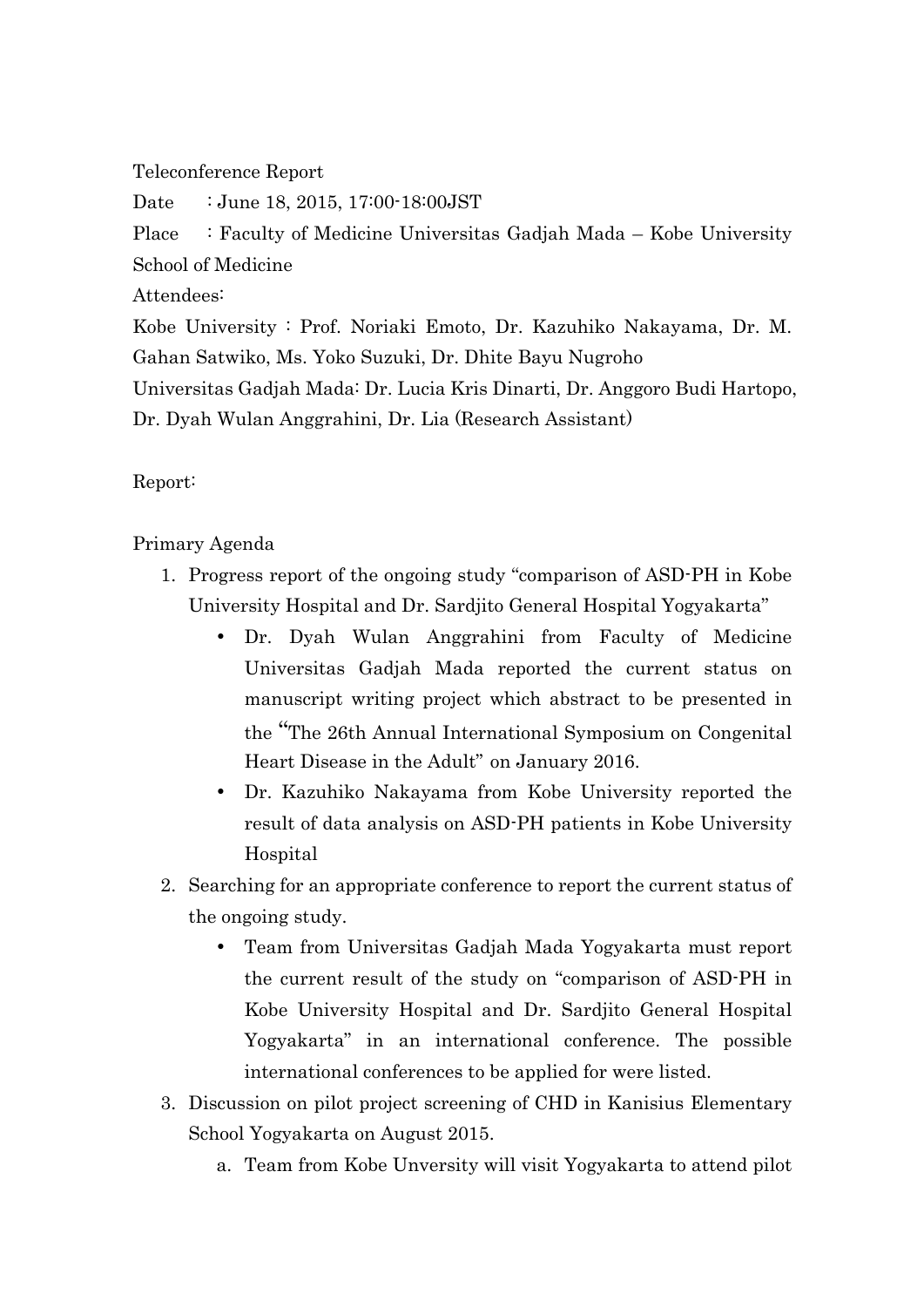project screening of CHD that will be held in Kanisius Elementary School Yogyakarta on August 2015.

- b. In this occasion, team from Yogyakarta reported preparation for the pilot project screening of CHD, including consent from the school board, providing data of the students, and internal preparation for ECG unit, echocardiography unit, and physical examination unit for screening procedures.
- 4. Discussion on detail itinerary during visitation of team from Kobe University in Yogyakarta on August 2015.
	- a. The agenda for the visit on August 2015 are pilot project screening of CHD, discussion on progress report of ASD-PH project, attending clinical conference, meeting with PAH patients associations, and attending dinner with the graduates from Prof. Noriaki Emoto's laboratory.